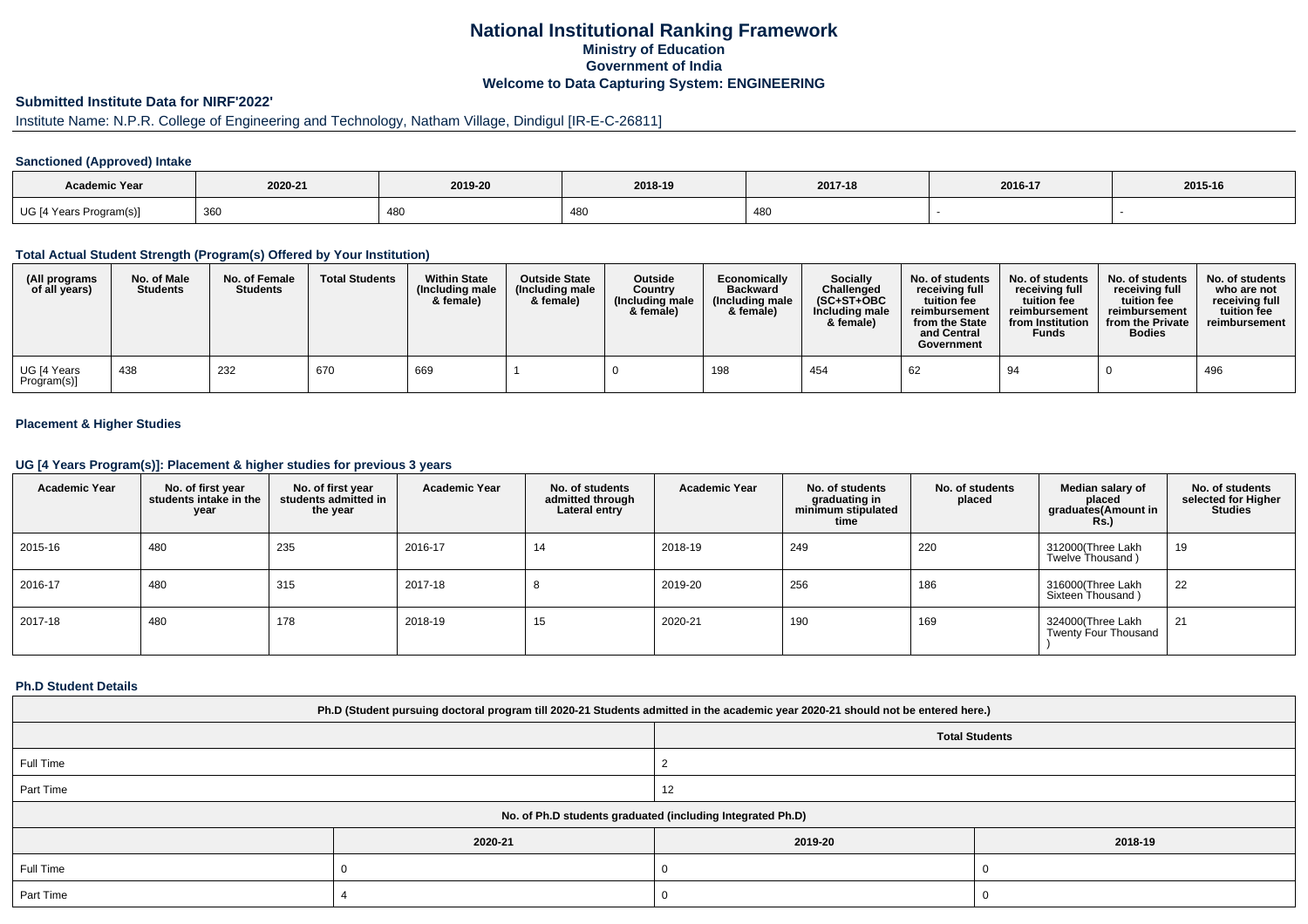### **Financial Resources: Utilised Amount for the Capital expenditure for previous 3 years**

| <b>Academic Year</b>                                                                                                                                                                      | 2020-21                                                                  | 2019-20                                                                               | 2018-19                                                                         |  |  |  |  |  |  |
|-------------------------------------------------------------------------------------------------------------------------------------------------------------------------------------------|--------------------------------------------------------------------------|---------------------------------------------------------------------------------------|---------------------------------------------------------------------------------|--|--|--|--|--|--|
|                                                                                                                                                                                           | <b>Utilised Amount</b>                                                   | <b>Utilised Amount</b>                                                                | <b>Utilised Amount</b>                                                          |  |  |  |  |  |  |
| Annual Capital Expenditure on Academic Activities and Resources (excluding expenditure on buildings)                                                                                      |                                                                          |                                                                                       |                                                                                 |  |  |  |  |  |  |
| Library (Books, Journals and e-Resources only)                                                                                                                                            | 1160860 (Eleven Lakh Sixty Thousand Eight Hundred Sixty)                 | 958488 (Nine Lakh Fifty Eight Thousand Four Hundred Eighty<br>Eight)                  | 3983486 (Thirty Nine Lakh Eighty Three Thousand Four<br>Hundred Eighty Six)     |  |  |  |  |  |  |
| New Equipment and software for Laboratories                                                                                                                                               | 1513240 (Fifteen Lakh Thirteen Thousand Two Hundred Forty                | 1806100 (Eighteen Lakh Six Thousand One Hundred)                                      | 5163800 (Fifty One Lakh Sixty Three Thousand Eight Hundred                      |  |  |  |  |  |  |
| <b>Engineering Workshops</b>                                                                                                                                                              | 155000 (One Lakh Fifty Five Thousand)                                    | 34185 (Thirty Four Thousand One Hundred Eighty Five)                                  | 193035 (One Lakh Ninety Three Thousand Thirty Five)                             |  |  |  |  |  |  |
| Other expenditure on creation of Capital Assets (For setting up<br>classrooms, seminar hall, conference hall, library, Lab, Engq<br>workshops excluding expenditure on Land and Building) | 4898790 (Forty Eight Lakh Ninety Eight Thousand Seven<br>Hundred Ninety) | 18134989 (One Crore Eighty One Lakh Thirty Four Thousand<br>Nine Hundred Eighty Nine) | 20274881 (Two Crore Two Lakh Seventy Four Thousand Eight<br>Hundred Eighty One) |  |  |  |  |  |  |

### **Financial Resources: Utilised Amount for the Operational expenditure for previous 3 years**

| Academic Year                                                                                                                                                                                   | 2020-21                                                                           | 2019-20                                                                                 | 2018-19                                                                                |  |  |  |  |  |
|-------------------------------------------------------------------------------------------------------------------------------------------------------------------------------------------------|-----------------------------------------------------------------------------------|-----------------------------------------------------------------------------------------|----------------------------------------------------------------------------------------|--|--|--|--|--|
|                                                                                                                                                                                                 | <b>Utilised Amount</b>                                                            | <b>Utilised Amount</b>                                                                  | <b>Utilised Amount</b>                                                                 |  |  |  |  |  |
| <b>Annual Operational Expenditure</b>                                                                                                                                                           |                                                                                   |                                                                                         |                                                                                        |  |  |  |  |  |
| Salaries (Teaching and Non Teaching staff)                                                                                                                                                      | 20534898 (Two Crore Five Lakh Thirty Four Thousand Eight<br>Hundred Ninety Eight) | 26887945 (Two Crore Sixty Eight Lakh Eighty Seven Thousand<br>Nine Hundred Forty Five ) | 27337256 (Two Crore Seventy Three Lakh Thirty Seven<br>Thousand Two Hundred Fifty Six) |  |  |  |  |  |
| Maintenance of Academic Infrastructure or consumables and<br>other running expenditures (excluding maintenance of hostels<br>and allied services, rent of the building, depreciation cost, etc) | 3155342 (Thirty One Lakh Fifty Five Thousand Three Hundred<br>Forty Two)          | 4707431 (Forty Seven Lakh Seven Thousand Four Hundred<br>Thirty One)                    | 4252103 (Forty Two Lakh Fifty Two Thousand One Hundred<br>Three)                       |  |  |  |  |  |
| Seminars/Conferences/Workshops                                                                                                                                                                  | 612150 (Six Lakh Twelve Thousand One Hundred Fifty)                               | 277490 (Two Lakh Seventy Seven Thousand Four Hundred<br>Ninety)                         | 300675 (Three Lakh Six Hundred Seventy Five)                                           |  |  |  |  |  |

**IPR**

| Calendar year            | 2020 | 2019 | 2018 |
|--------------------------|------|------|------|
| No. of Patents Published |      |      |      |
| No. of Patents Granted   |      |      |      |

## **Sponsored Research Details**

| <b>Financial Year</b>                    | 2020-21                     | 2019-20        | 2018-19 |
|------------------------------------------|-----------------------------|----------------|---------|
| Total no. of Sponsored Projects          | 12                          |                |         |
| Total no. of Funding Agencies            |                             |                |         |
| Total Amount Received (Amount in Rupees) | 815000                      | 50000          |         |
| Amount Received in Words                 | Eight Lakh Fifteen Thousand | Fifty Thousand | Zero    |

## **Consultancy Project Details**

| N Year<br>Financi <sup>-</sup> | 2020-21 | 2019-20 | 2018-19 |
|--------------------------------|---------|---------|---------|
|--------------------------------|---------|---------|---------|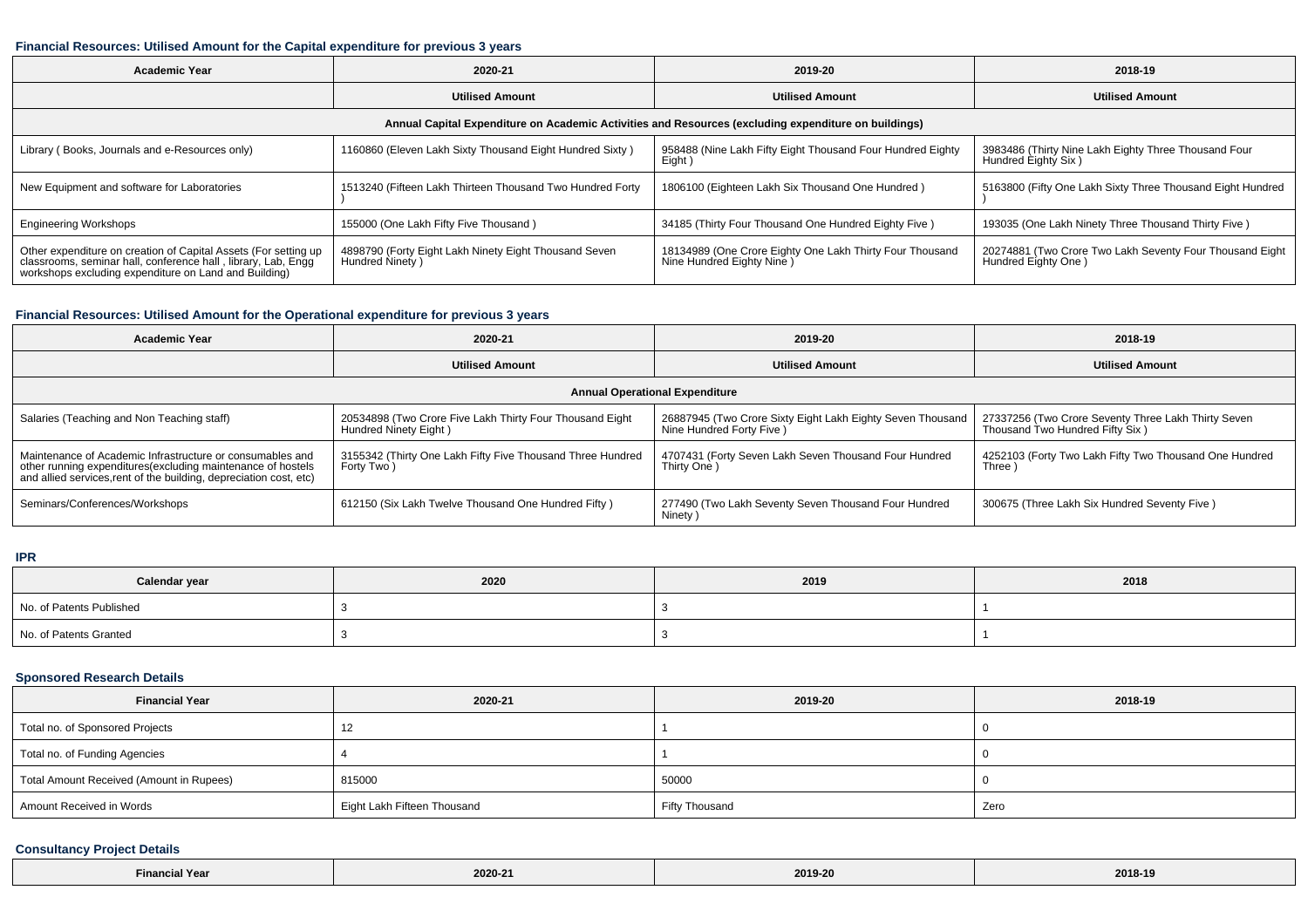| Total no. of Consultancy Projects        | 18                        |                       |                   |
|------------------------------------------|---------------------------|-----------------------|-------------------|
| Total no. of Client Organizations        |                           |                       |                   |
| Total Amount Received (Amount in Rupees) | 340000                    | 110000                | 92000             |
| Amount Received in Words                 | Three Lakh Forty Thousand | ONE LAKH TEN THOUSAND | NINE TWO THOUSAND |

### **PCS Facilities: Facilities of physically challenged students**

| 1. Do your institution buildings have Lifts/Ramps?                                                                                                         | Yes, more than 80% of the buildings |
|------------------------------------------------------------------------------------------------------------------------------------------------------------|-------------------------------------|
| 2. Do your institution have provision for walking aids, including wheelchairs and transportation from one building to another for<br>handicapped students? | Yes                                 |
| 3. Do your institution buildings have specially designed toilets for handicapped students?                                                                 | Yes, more than 80% of the buildings |

#### **Faculty Details**

| Srno           | <b>Name</b>             | Age | Designation                                         | Gender | Qualification | <b>Experience (In</b><br>Months) | <b>Currently working</b><br>with institution? | <b>Joining Date</b> | <b>Leaving Date</b> | <b>Association type</b> |
|----------------|-------------------------|-----|-----------------------------------------------------|--------|---------------|----------------------------------|-----------------------------------------------|---------------------|---------------------|-------------------------|
|                | Sathyamoorthi S         | 34  | <b>Assistant Professor</b>                          | Male   | M.E.          | 136                              | Yes                                           | 13-12-2017          | $\sim$              | Regular                 |
| $\overline{2}$ | Dr J Sundararajan       | 51  | Dean / Principal /<br>Director / Vice<br>Chancellor | Male   | Ph.D          | 362                              | Yes                                           | 02-01-2020          | $\sim$              | Regular                 |
| 3              | Mr V Muthukumar         | 60  | Associate Professor                                 | Male   | M.E.          | 157                              | Yes                                           | 04-01-2010          | $\sim$              | Regular                 |
| 4              | Mr P Manikandan         | 27  | <b>Assistant Professor</b>                          | Male   | M.E.          | 53                               | Yes                                           | 03-07-2018          | $\sim$              | Regular                 |
| 5              | Mr C Vijaykumar         | 29  | Assistant Professor                                 | Male   | M.E.          | 102                              | Yes                                           | 20-06-2018          | $\sim$              | Regular                 |
| 6              | Mrs C Selvi             | 30  | <b>Assistant Professor</b>                          | Female | M.E.          | 88                               | Yes                                           | 01-07-2016          | $\sim$              | Regular                 |
|                | Mr K Selvam             | 27  | <b>Assistant Professor</b>                          | Male   | M.E.          | 53                               | Yes                                           | 20-06-2018          | $\sim$              | Regular                 |
| 8              | Mr K Karuppasamy        | 29  | <b>Assistant Professor</b>                          | Female | M.E.          | 78                               | Yes                                           | 08-06-2015          | $\sim$              | Regular                 |
| 9              | Mrs S Premasundari      | 28  | <b>Assistant Professor</b>                          | Female | M.E.          | 66                               | Yes                                           | 07-06-2019          | $\sim$              | Regular                 |
| 10             | Mr N Karthik            | 26  | <b>Assistant Professor</b>                          | Male   | M.E.          | 34                               | Yes                                           | 07-06-2019          | $\sim$              | Regular                 |
| 11             | Mr U Karthik            | 29  | <b>Assistant Professor</b>                          | Male   | M.E.          | 50                               | Yes                                           | 13-12-2017          | $\sim$              | Regular                 |
| 12             | Mr S Alaqu<br>Dharmarai | 32  | <b>Assistant Professor</b>                          | Male   | M.E.          | 77                               | Yes                                           | 01-07-2016          | $\sim$              | Regular                 |
| 13             | Ms E<br>Madhumathisurya | 26  | <b>Assistant Professor</b>                          | Female | M.E.          | 43                               | Yes                                           | 07-06-2019          | $\sim$              | Regular                 |
| 14             | Ms A Saranya<br>Jenifar | 28  | Assistant Professor                                 | Female | M.E.          | 26                               | Yes                                           | 29-11-2019          | $\sim$              | Regular                 |
| 15             | Mr V Prakash            | 26  | <b>Assistant Professor</b>                          | Male   | M.E.          | 20                               | Yes                                           | 29-11-2019          | $\sim$              | Regular                 |
| 16             | Mr T K Prasanna         | 29  | <b>Assistant Professor</b>                          | Male   | M.E.          | 20                               | Yes                                           | 29-11-2019          | $\sim$              | Regular                 |
| 17             | Mr S Darwin             | 28  | <b>Assistant Professor</b>                          | Male   | M.E.          | 20                               | Yes                                           | 29-11-2019          | $\sim$              | Regular                 |
| 18             | Mrs C Kalpana           | 32  | <b>Assistant Professor</b>                          | Female | M.E.          | 127                              | Yes                                           | 07-06-2019          | $\sim$              | Regular                 |
| 19             | Mr D Nagaraj            | 37  | <b>Assistant Professor</b>                          | Female | M.E.          | 47                               | Yes                                           | 07-06-2019          | $\sim$              | Regular                 |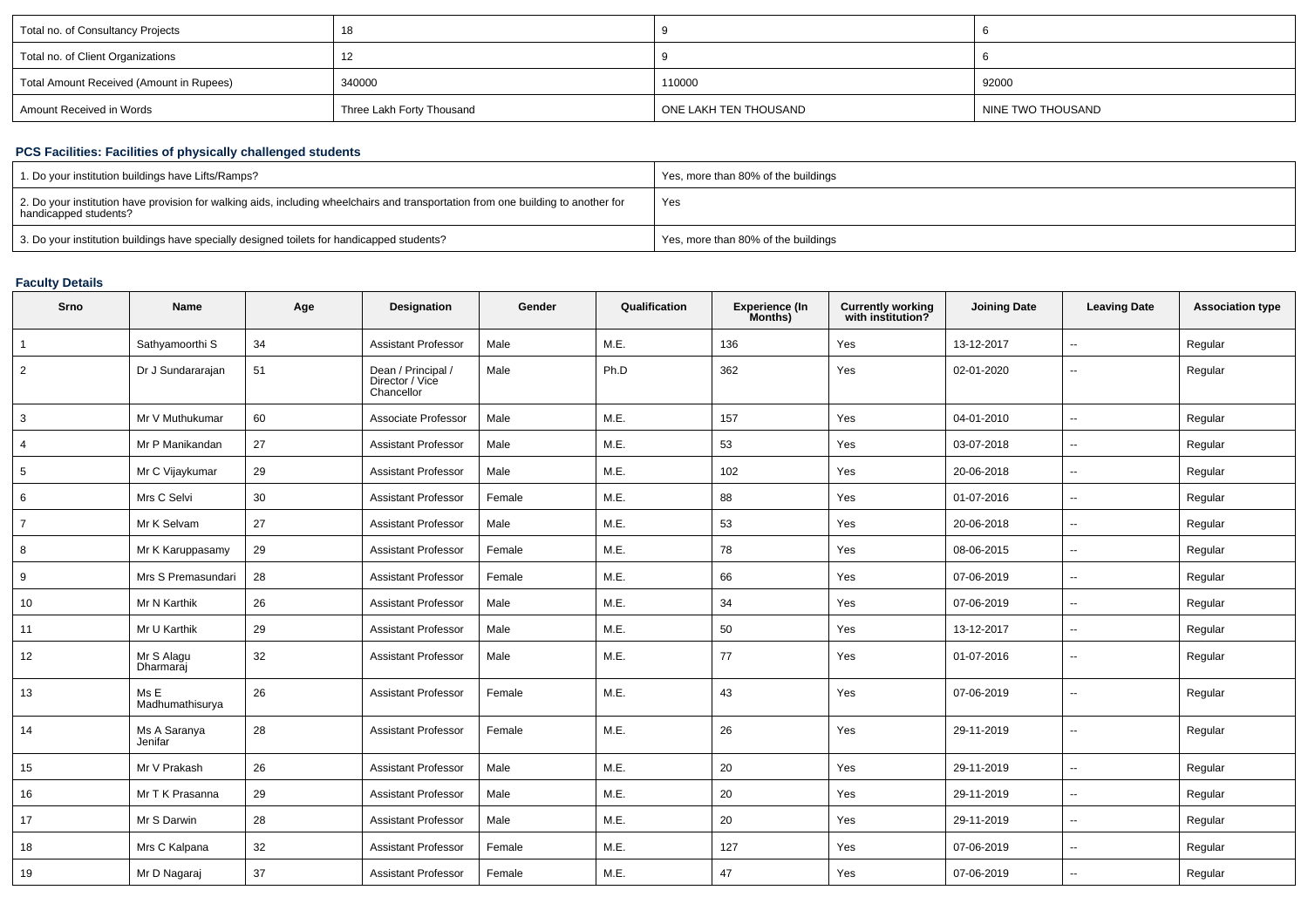| 20 | Mr R Sugashini            | 29 | <b>Assistant Professor</b> | Female | M.E. | 20  | Yes | 29-11-2019 | $\overline{\phantom{a}}$ | Regular |
|----|---------------------------|----|----------------------------|--------|------|-----|-----|------------|--------------------------|---------|
| 21 | Mrs J Prisca Mary         | 31 | <b>Assistant Professor</b> | Female | M.E. | 78  | Yes | 06-12-2018 | Ξ.                       | Regular |
| 22 | Mr J Dinesh               | 35 | <b>Assistant Professor</b> | Male   | M.E. | 124 | Yes | 20-06-2018 | --                       | Regular |
| 23 | Mr J Viswanath            | 33 | <b>Assistant Professor</b> | Male   | M.E. | 123 | Yes | 01-07-2013 | -−                       | Regular |
| 24 | Mrs V Sujitha             | 28 | <b>Assistant Professor</b> | Female | M.E. | 36  | Yes | 20-06-2018 | $\overline{\phantom{a}}$ | Regular |
| 25 | Mrs J Bama                | 27 | <b>Assistant Professor</b> | Female | M.E. | 36  | Yes | 06-12-2018 | $\overline{a}$           | Regular |
| 26 | Ms P Kaleeswari           | 30 | <b>Assistant Professor</b> | Female | M.E. | 42  | Yes | 13-12-2017 | Ξ.                       | Regular |
| 27 | Mr G Elangovan            | 47 | Professor                  | Male   | M.E. | 314 | Yes | 17-06-2019 | $\overline{\phantom{a}}$ | Regular |
| 28 | Mrs S T Saranya           | 39 | Associate Professor        | Female | M.E. | 183 | Yes | 04-01-2016 | -−                       | Regular |
| 29 | Ms K Tamilselvi           | 30 | <b>Assistant Professor</b> | Female | M.E. | 54  | Yes | 17-12-2019 | -−                       | Regular |
| 30 | Mr M<br>Pandimaharajan    | 36 | <b>Assistant Professor</b> | Male   | M.E. | 157 | Yes | 20-06-2013 | --                       | Regular |
| 31 | Mrs R Anitha              | 36 | <b>Assistant Professor</b> | Female | M.E. | 120 | Yes | 15-06-2011 | --                       | Regular |
| 32 | Mrs N Ezhilmathi          | 38 | <b>Assistant Professor</b> | Female | M.E. | 180 | Yes | 15-06-2015 | $\sim$                   | Regular |
| 33 | Mr K Rajesh               | 36 | <b>Assistant Professor</b> | Male   | M.E. | 136 | Yes | 01-07-2016 | $\sim$                   | Regular |
| 34 | Mr T Sivakumar            | 45 | <b>Assistant Professor</b> | Male   | M.E. | 144 | Yes | 22-01-2020 | $\sim$                   | Regular |
| 35 | Dr A<br>Gopisaminathan    | 47 | Professor                  | Male   | Ph.D | 299 | Yes | 20-10-2017 | --                       | Regular |
| 36 | Mr S M Vijayarajan        | 42 | Associate Professor        | Male   | M.E. | 168 | Yes | 13-12-2017 | -−                       | Regular |
| 37 | Mrs T Esther              | 37 | Associate Professor        | Female | M.E. | 163 | Yes | 06-12-2010 | $\overline{\phantom{a}}$ | Regular |
| 38 | Mr K Jayaprakasam         | 46 | Associate Professor        | Male   | M.E. | 233 | Yes | 08-06-2015 | $\overline{a}$           | Regular |
| 39 | Mr S Surendhar            | 32 | <b>Assistant Professor</b> | Male   | M.E. | 124 | Yes | 08-06-2015 |                          | Regular |
| 40 | Ms S Monika               | 25 | <b>Assistant Professor</b> | Female | M.E. | 24  | Yes | 17-06-2019 | $\overline{\phantom{a}}$ | Regular |
| 41 | Mrs Kannika<br>Parmeswari | 38 | <b>Assistant Professor</b> | Female | M.E. | 19  | Yes | 28-12-2019 | н.                       | Regular |
| 42 | Mr R Naveenkumar          | 29 | <b>Assistant Professor</b> | Male   | M.E. | 20  | Yes | 29-11-2019 | $\sim$                   | Regular |
| 43 | Mr S Jothi<br>Manikandan  | 32 | <b>Assistant Professor</b> | Male   | M.E. | 40  | Yes | 06-12-2018 | --                       | Regular |
| 44 | Mr S Vinayagam            | 33 | <b>Assistant Professor</b> | Male   | M.E. | 27  | Yes | 11-03-2019 | $\overline{\phantom{a}}$ | Regular |
| 45 | Ms R Poornima             | 25 | <b>Assistant Professor</b> | Female | M.E. | 17  | Yes | 22-01-2020 | ш,                       | Regular |
| 46 | Ms A Iniamary             | 28 | <b>Assistant Professor</b> | Female | M.E. | 60  | Yes | 01-06-2016 | щ.                       | Regular |
| 47 | Mr R Yogesh               | 40 | <b>Assistant Professor</b> | Male   | M.E. | 59  | Yes | 01-07-2016 | ш,                       | Regular |
| 48 | Mr K Sundarapandi         | 31 | <b>Assistant Professor</b> | Male   | M.E. | 62  | Yes | 29-11-2019 | $\overline{\phantom{a}}$ | Regular |
| 49 | Mr J G Sabarish           | 35 | <b>Assistant Professor</b> | Male   | M.E. | 128 | Yes | 08-06-2015 | $\sim$                   | Regular |
| 50 | Mrs S Kamalam             | 49 | <b>Assistant Professor</b> | Female | M.E. | 193 | Yes | 29-11-2019 | н.                       | Regular |
| 51 | Dr A Manimaran            | 53 | Professor                  | Male   | Ph.D | 384 | Yes | 02-01-2020 | $\sim$                   | Regular |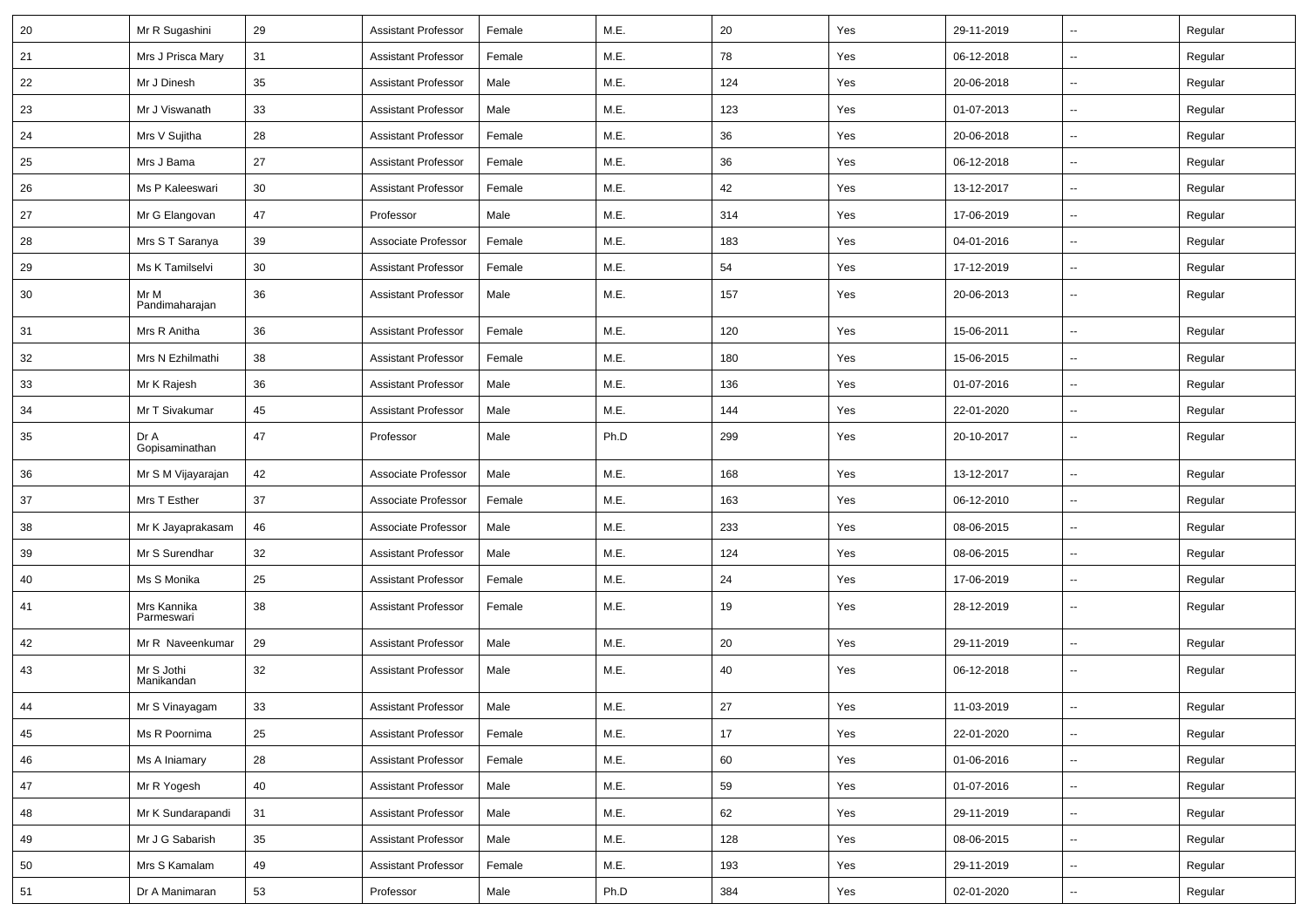| 52 | Dr T Malaichamy             | 50 | Professor                  | Male   | Ph.D      | 237 | Yes | 20-06-2018 | $\sim$                   | Regular |
|----|-----------------------------|----|----------------------------|--------|-----------|-----|-----|------------|--------------------------|---------|
| 53 | Dr S Paul<br>Singarayar     | 47 | Associate Professor        | Male   | Ph.D      | 227 | Yes | 29-11-2019 | --                       | Regular |
| 54 | Mr P<br>Thangamuniyappan    | 36 | <b>Assistant Professor</b> | Male   | M.E.      | 108 | Yes | 24-06-2015 | --                       | Regular |
| 55 | Mr R Narayanan              | 33 | <b>Assistant Professor</b> | Male   | M.E.      | 131 | Yes | 10-06-2019 | -−                       | Regular |
| 56 | Mr V Ramasamy               | 34 | Professor                  | Male   | M.E.      | 96  | Yes | 29-11-2019 | -−                       | Regular |
| 57 | Mr R Deepan                 | 31 | <b>Assistant Professor</b> | Male   | M.E.      | 60  | Yes | 07-06-2019 | --                       | Regular |
| 58 | Mr P<br>Thangapandian       | 27 | <b>Assistant Professor</b> | Male   | M.E.      | 48  | Yes | 29-06-2017 | --                       | Regular |
| 59 | Mr M Mathanraj              | 29 | <b>Assistant Professor</b> | Male   | M.E.      | 59  | Yes | 20-06-2018 | -−                       | Regular |
| 60 | Mr R B<br>Thirumurugan      | 40 | <b>Assistant Professor</b> | Male   | M.E.      | 114 | Yes | 20-06-2018 | $\overline{\phantom{a}}$ | Regular |
| 61 | Mr T Balasubramani          | 30 | <b>Assistant Professor</b> | Male   | M.E.      | 84  | Yes | 01-07-2016 | Ξ.                       | Regular |
| 62 | Mr S Suresh kumar           | 34 | <b>Assistant Professor</b> | Male   | M.E.      | 96  | Yes | 20-06-2013 | $\sim$                   | Regular |
| 63 | Mr K Aruna Senthil<br>Kumar | 49 | <b>Assistant Professor</b> | Male   | M.E.      | 117 | Yes | 01-11-2011 | -−                       | Regular |
| 64 | Mr S Joshua                 | 34 | <b>Assistant Professor</b> | Male   | M.E.      | 120 | Yes | 08-06-2015 | −−                       | Regular |
| 65 | Mr G Sethuraj               | 39 | <b>Assistant Professor</b> | Male   | M.E.      | 132 | Yes | 14-06-2014 | -−                       | Regular |
| 66 | Mr G Sundararajan           | 44 | <b>Assistant Professor</b> | Male   | M.E.      | 96  | Yes | 24-06-2015 | --                       | Regular |
| 67 | Mr G Vinothkumar            | 29 | <b>Assistant Professor</b> | Male   | M.E.      | 31  | Yes | 29-11-2019 |                          | Regular |
| 68 | Mr M Vimalchand             | 31 | <b>Assistant Professor</b> | Male   | M.E.      | 107 | Yes | 29-11-2019 | $\mathbf{u}$             | Regular |
| 69 | Mrs K Kavitha               | 40 | <b>Assistant Professor</b> | Female | M. Phil   | 145 | Yes | 06-12-2018 | $\overline{\phantom{a}}$ | Regular |
| 70 | Ms R Sindhu                 | 28 | <b>Assistant Professor</b> | Female | M. Phil   | 47  | Yes | 24-06-2019 | −−                       | Regular |
| 71 | Ms S Suganya                | 28 | <b>Assistant Professor</b> | Female | M. Phil   | 58  | Yes | 29-11-2019 | -−                       | Regular |
| 72 | Ms G Sornambigai            | 27 | <b>Assistant Professor</b> | Female | M.Sc(Phy) | 52  | Yes | 05-08-2019 | --                       | Regular |
| 73 | Mrs K Poorani               | 34 | <b>Assistant Professor</b> | Female | M. Phil   | 132 | Yes | 29-11-2019 | --                       | Regular |
| 74 | Mr A Sakthi Balaji          | 26 | <b>Assistant Professor</b> | Male   | M. Phil   | 34  | Yes | 07-08-2019 | $\sim$                   | Regular |
| 75 | Mr M<br>Soundaramanivel     | 36 | <b>Assistant Professor</b> | Male   | M. Phil   | 147 | Yes | 02-08-2019 | --                       | Regular |
| 76 | Mr P Karthik                | 29 | <b>Assistant Professor</b> | Male   | M. Phil   | 18  | Yes | 29-11-2019 | $\sim$                   | Regular |
| 77 | Mr R Balakumar              | 43 | <b>Assistant Professor</b> | Male   | M. Phil   | 53  | Yes | 14-10-2016 | $\overline{\phantom{a}}$ | Regular |
| 78 | Dr T Priya                  | 42 | Professor                  | Female | Ph.D      | 236 | Yes | 27-06-2019 | Щ,                       | Regular |
| 79 | Mrs A Kanimozhi             | 44 | Associate Professor        | Female | M. Phil   | 216 | Yes | 01-07-2016 | $\overline{\phantom{a}}$ | Regular |
| 80 | Mrs A<br>Umamaheswari       | 36 | <b>Assistant Professor</b> | Female | M. Phil   | 157 | Yes | 05-07-2019 | −−                       | Regular |
| 81 | Mr U Vijaya<br>Narayanan    | 29 | <b>Assistant Professor</b> | Male   | M. Phil   | 65  | Yes | 10-11-2016 | щ.                       | Regular |